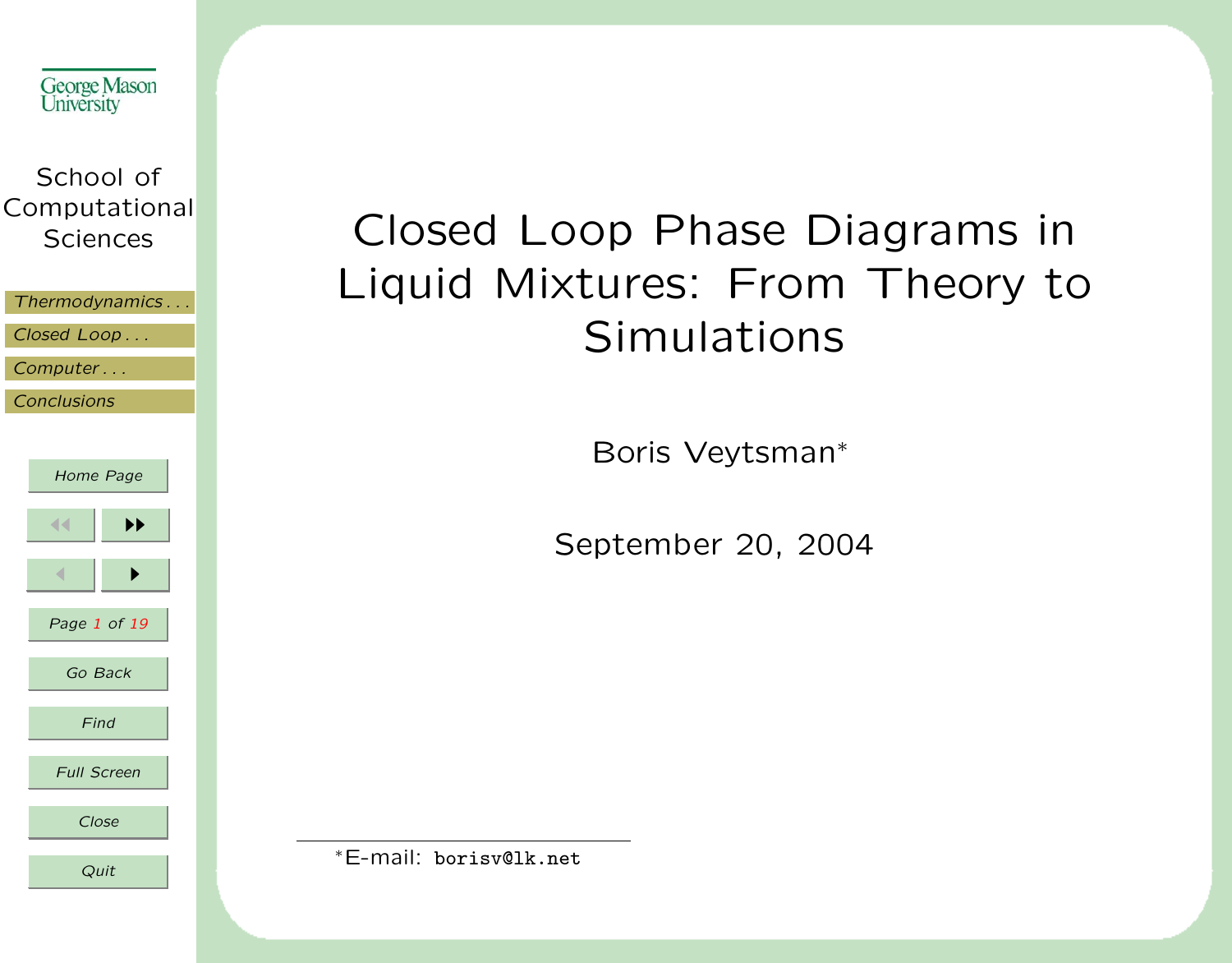<span id="page-1-0"></span>

|                    | Thermodynamics     |  |
|--------------------|--------------------|--|
| Closed Loop        |                    |  |
| Computer           |                    |  |
| <b>Conclusions</b> |                    |  |
|                    |                    |  |
|                    |                    |  |
|                    | Home Page          |  |
|                    |                    |  |
| ◀◀                 | ▶▶                 |  |
|                    |                    |  |
|                    |                    |  |
|                    | Page 2 of 19       |  |
|                    |                    |  |
|                    | Go Back            |  |
|                    |                    |  |
|                    | Find               |  |
|                    |                    |  |
|                    | <b>Full Screen</b> |  |
|                    |                    |  |
|                    | Close              |  |
|                    | Quit               |  |
|                    |                    |  |

# 1. Thermodynamics of Mixing

A typical situation (polymers etc.):

High temperatures: mixing



#### Low temperatures: phase separation

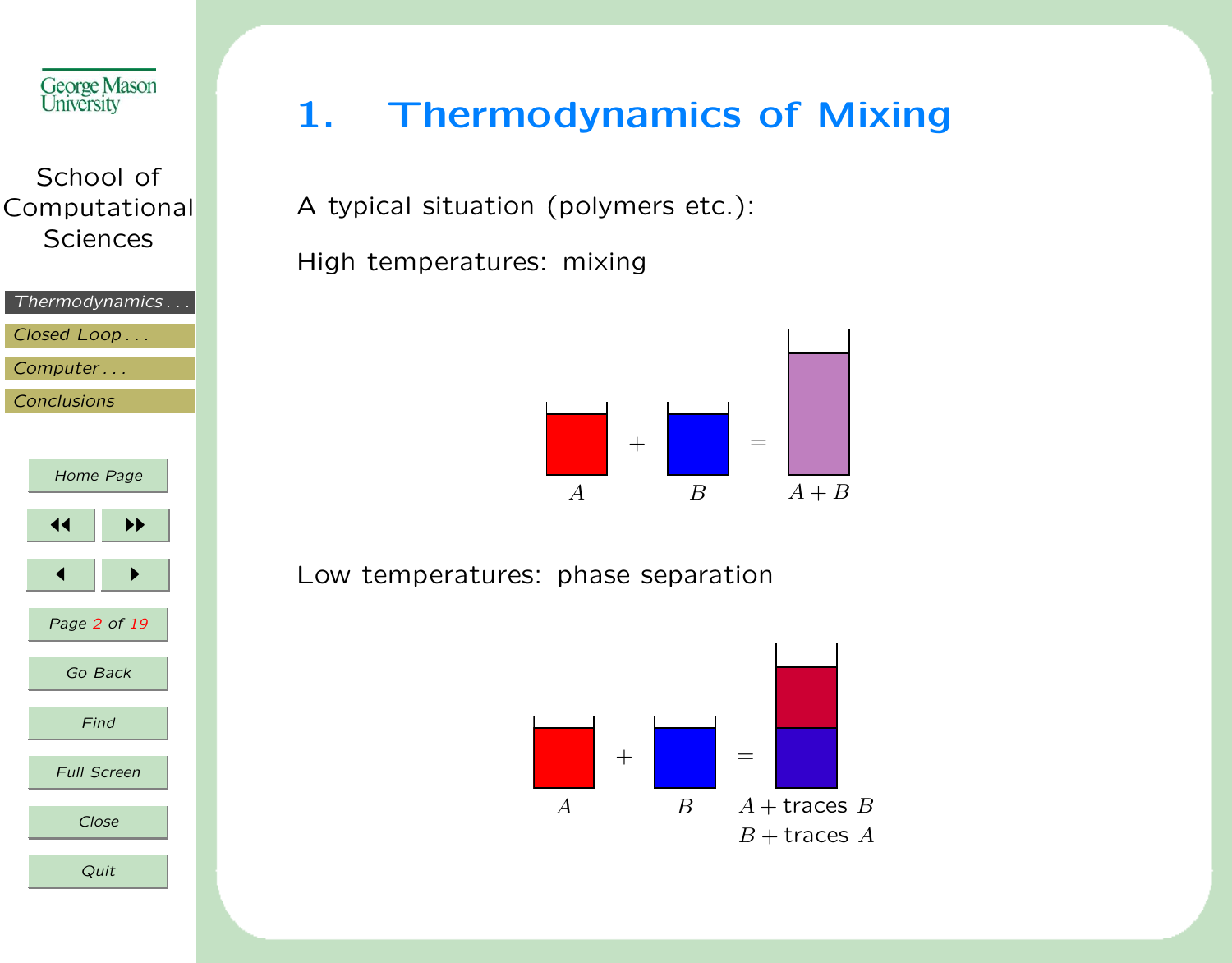

### Phase diagram

Plot the points corresponding to mixed liquids

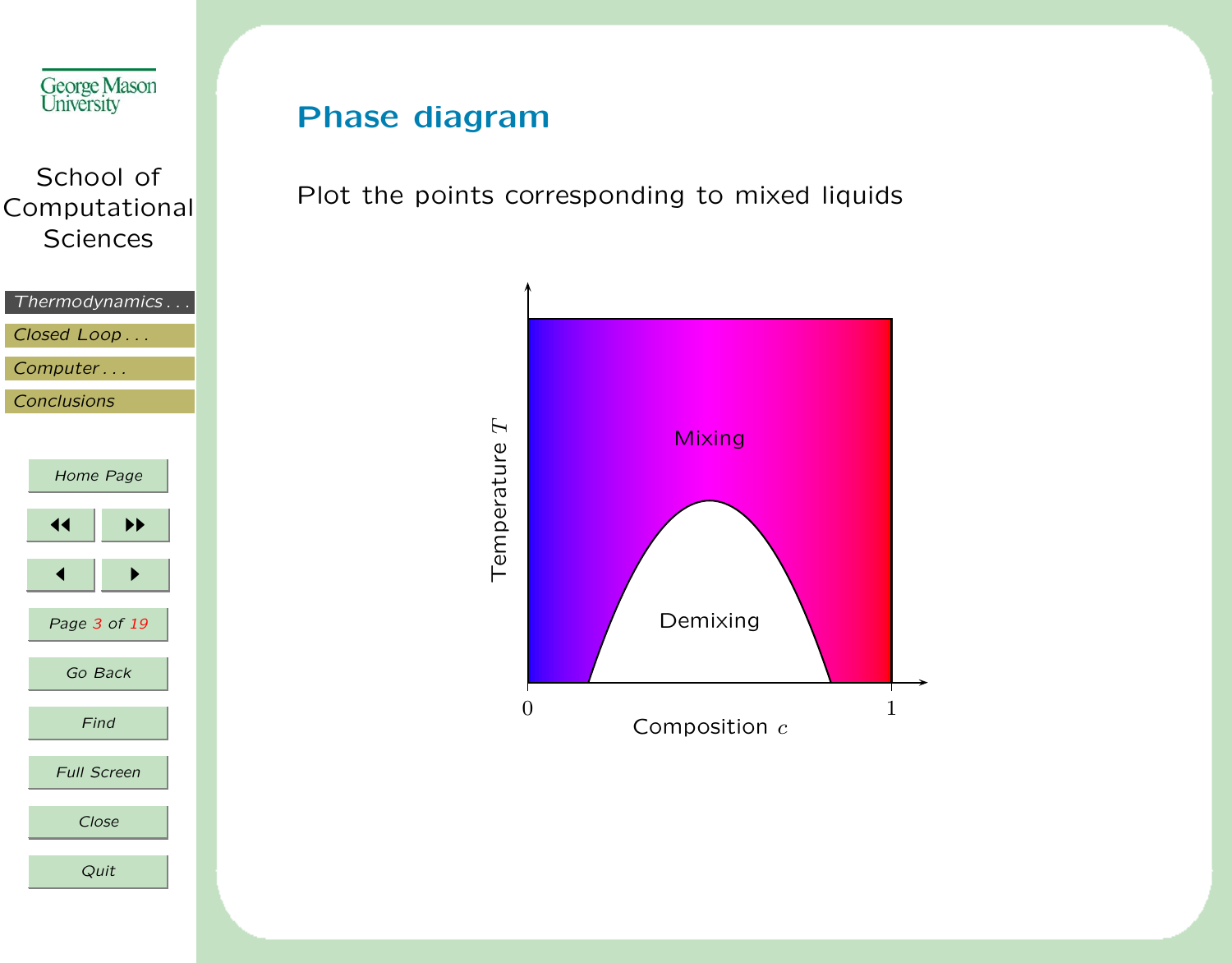

| Thermodynamics |
|----------------|
| Closed Loop    |
| Computer       |
| Conclusions    |
|                |



#### Minimization Condition

Why does demixing happen?

The system wants to minimize free energy

 $F = E - TS \rightarrow min$ 

#### Estimates for  $E$  and  $S$

Energy  $E$  depends on  $c$  because of Van der Waals interactions: molecules attract like molecules more than unlike ones.  $E$  favors demixing. Estimate:

 $E \propto c(1-c)$ 

Entropy S favors disorder, i.e. mixing. Estimate:

 $S \propto k \ln c + k \ln(1-c)$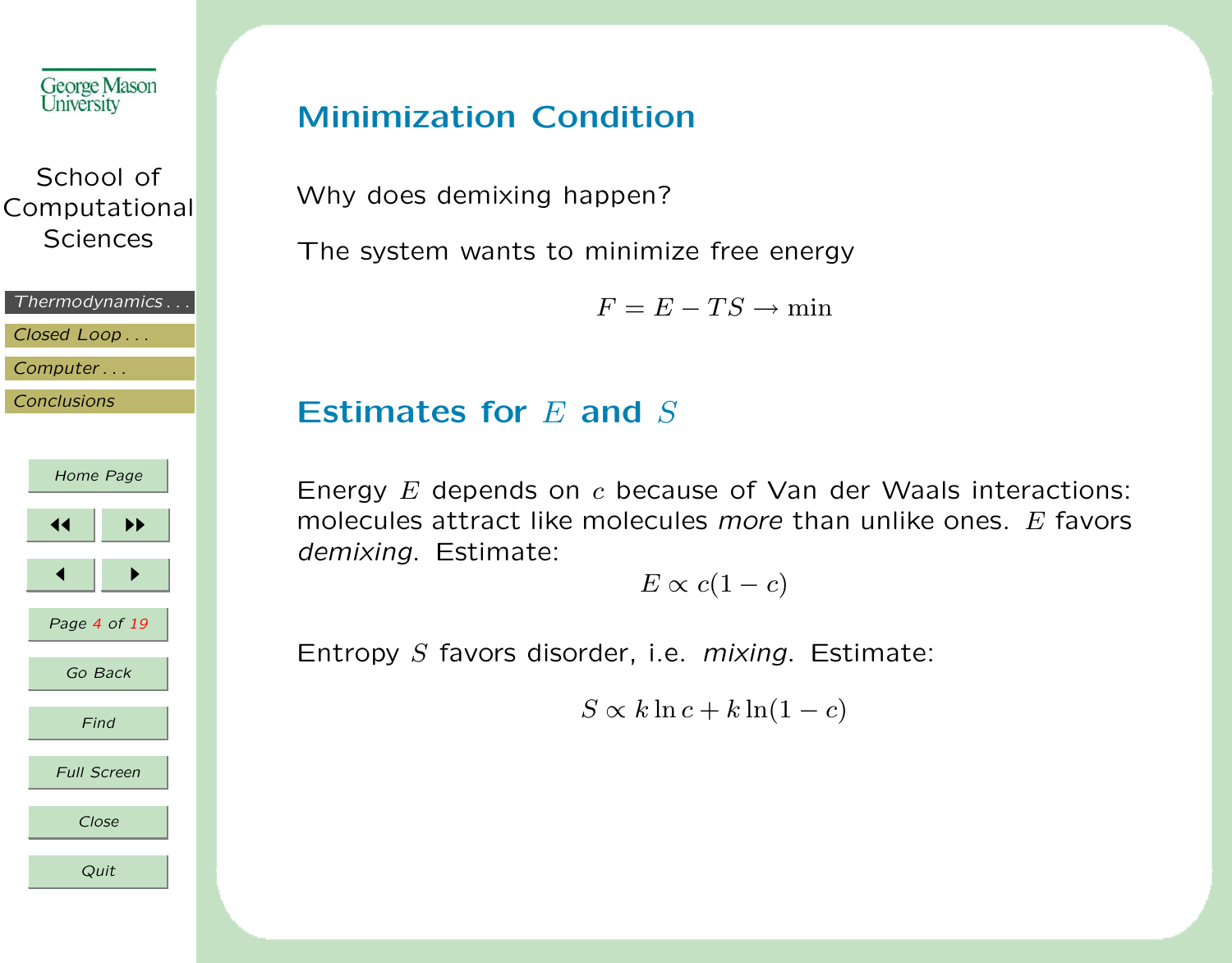| George Mason      |
|-------------------|
| <b>University</b> |

| School of     |  |
|---------------|--|
| Computational |  |
| Sciences      |  |

| Thermodynamics |
|----------------|
| Closed Loop    |
| Computer       |
| Conclusions    |
|                |



#### Resulting behavior

We minimize



Result:

- $\bullet$  High  $T$ : entropy wins. Mixing
- Low T: energy wins unless c or  $1 c$  is small. Demixing in the middle, mixing on the edges. Traces of  $A$  in  $B$ , traces of  $B$  in  $A$ .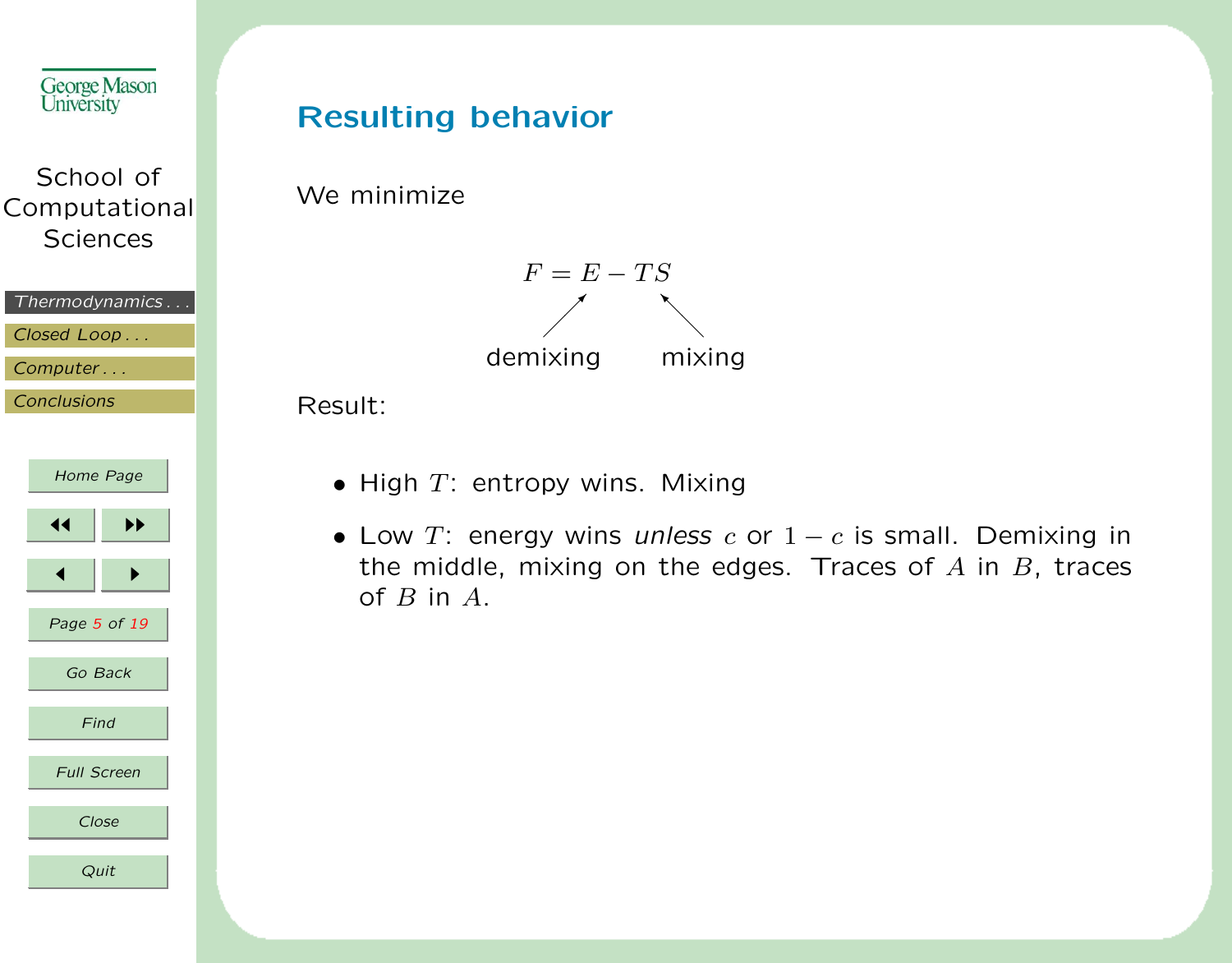<span id="page-5-0"></span>



# 2. Closed Loop Phase Diagrams

Guiacol-glycerol;  $\beta$ -picoline-water, many polymers<sup>1</sup>:



Van der Waals forces cannot produce this—there must be something else

<sup>1</sup>T. Narayanan and A. Kumar, "Reentrant Phase Transition in Multicomponent Liquid Mixtures," Phys. Reports 249 (1994): 136–218.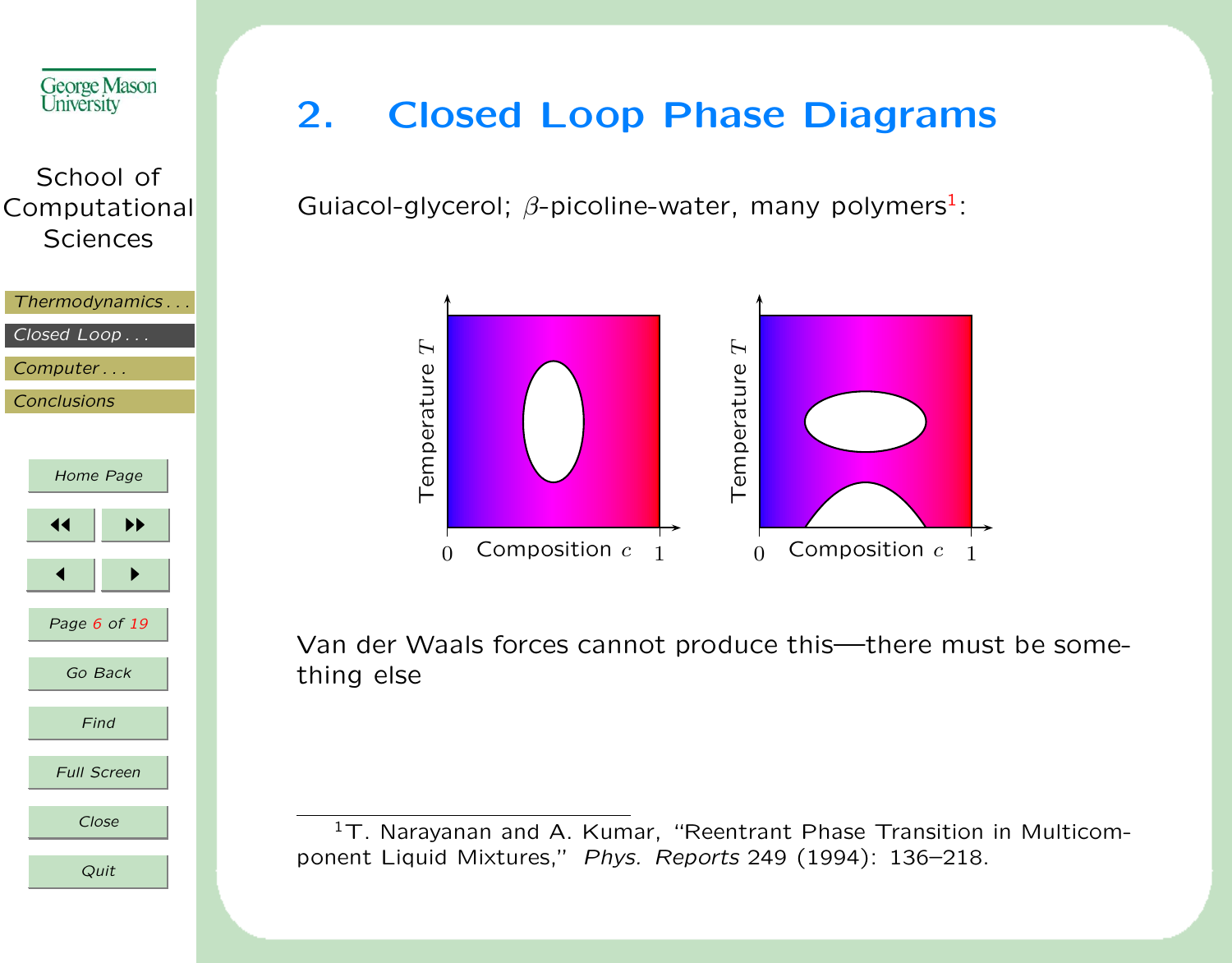| George Mason<br>University                    | Phys                        |
|-----------------------------------------------|-----------------------------|
| School of<br>Computational<br><b>Sciences</b> | C                           |
| Thermodynamics                                |                             |
| Closed Loop                                   | $\vdash$                    |
| Computer                                      | $\mathcal{C}_{\mathcal{A}}$ |
| <b>Conclusions</b>                            | q                           |
|                                               |                             |
| Home Page                                     |                             |
| ∢<br>▶▶                                       |                             |
|                                               |                             |
| Page 7 of 19                                  | These                       |
| Go Back                                       | Life is                     |
| Find                                          |                             |
| <b>Full Screen</b>                            |                             |
| Close                                         |                             |
| Quit                                          |                             |

# sics of Hydrogen Bond

- Covalent bonds: two atom share electrons  $A:B$ .
	- Strong selective bond  $(E \gg kT)$
	- (Almost) unbreakable at room temperatures
- Hydrogen bond: two atoms (usually oxygen) share a proton: O–H...O. Proton is much heavier than electron—weaker quantum effects.
	- Weak selective bond  $(E \sim kT)$
	- Constantly breaking and reappearing at room temperatures.

E properties make hydrogen bonds fundamental for biology. s a way of arranging hydrogen-bonded molecules.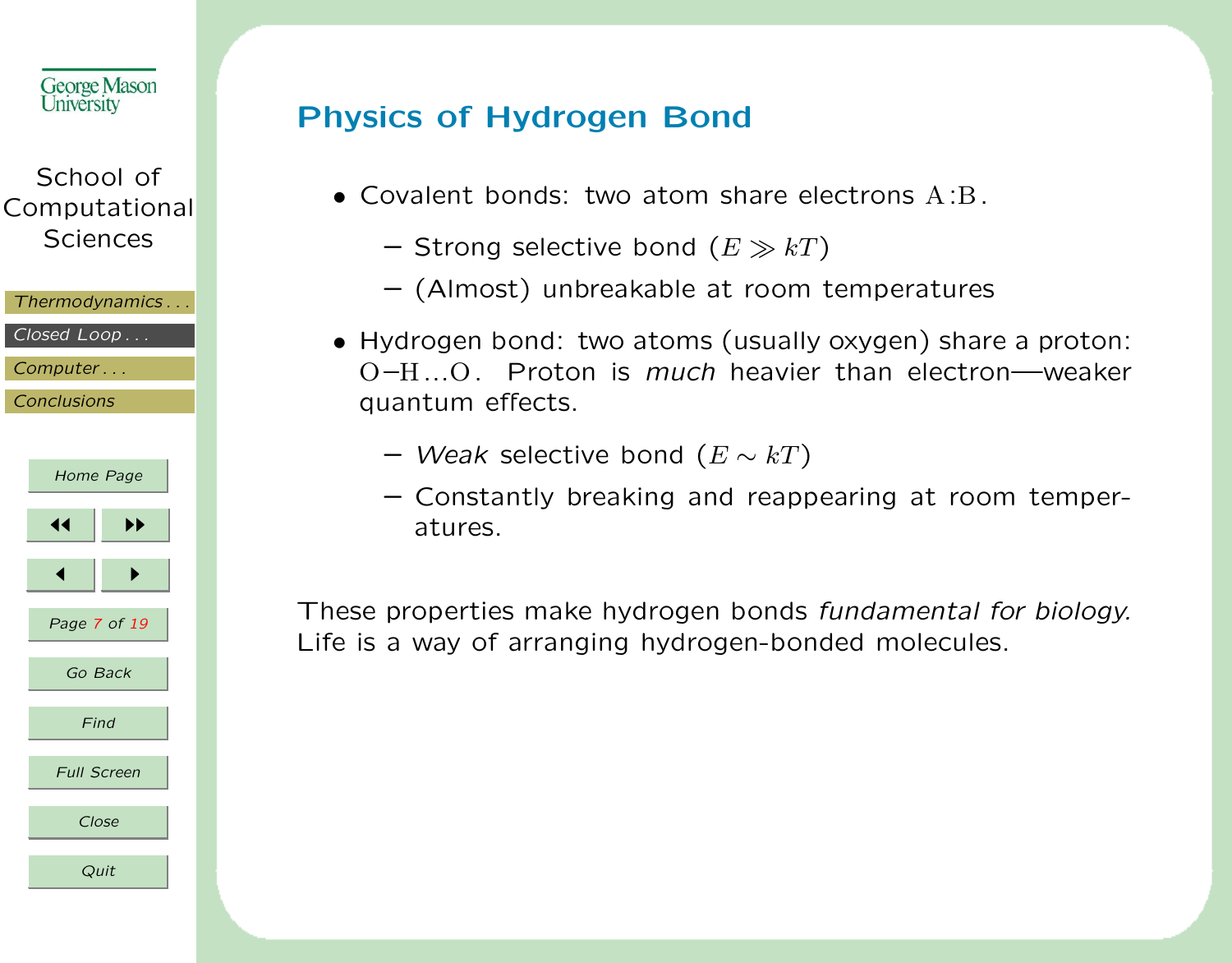

| Thermodynamics         |
|------------------------|
|                        |
| $Closed$ $Loop \ldots$ |
|                        |
| Computer               |

**[Conclusions](#page-17-0)** 



#### Thermodynamics of Hydrogen Bonds

When the system forms a hydrogen bonds, it wins energy and loses translational entropy.  $\Rightarrow$  The number of bonds depends on the temperature.

Mean field estimates $2$ :

Dynamic equilibrium:

 $O-H...O \rightleftarrows O-H+O$ 

Equilibrium condition:

```
n_{\text{bonds}} = K(n_{\text{donors}} - n_{\text{bonds}})(n_{\text{acceptors}} - n_{\text{bonds}})K \propto \exp(-E_H/kT)
```
If T increases, K and  $n_{\text{bonds}}$  decrease!

Free energy:

 $F = E_{\text{VdW}} - TS + F_H,$   $F_H \propto -kT n_{\text{bonds}} \ln K$ 

<sup>2</sup>B. A. Veytsman, "Are Lattice Models Valid for Liquids with Hydrogen Bonds?" J. Phys. Chem. 94 (1990): 8499–8500.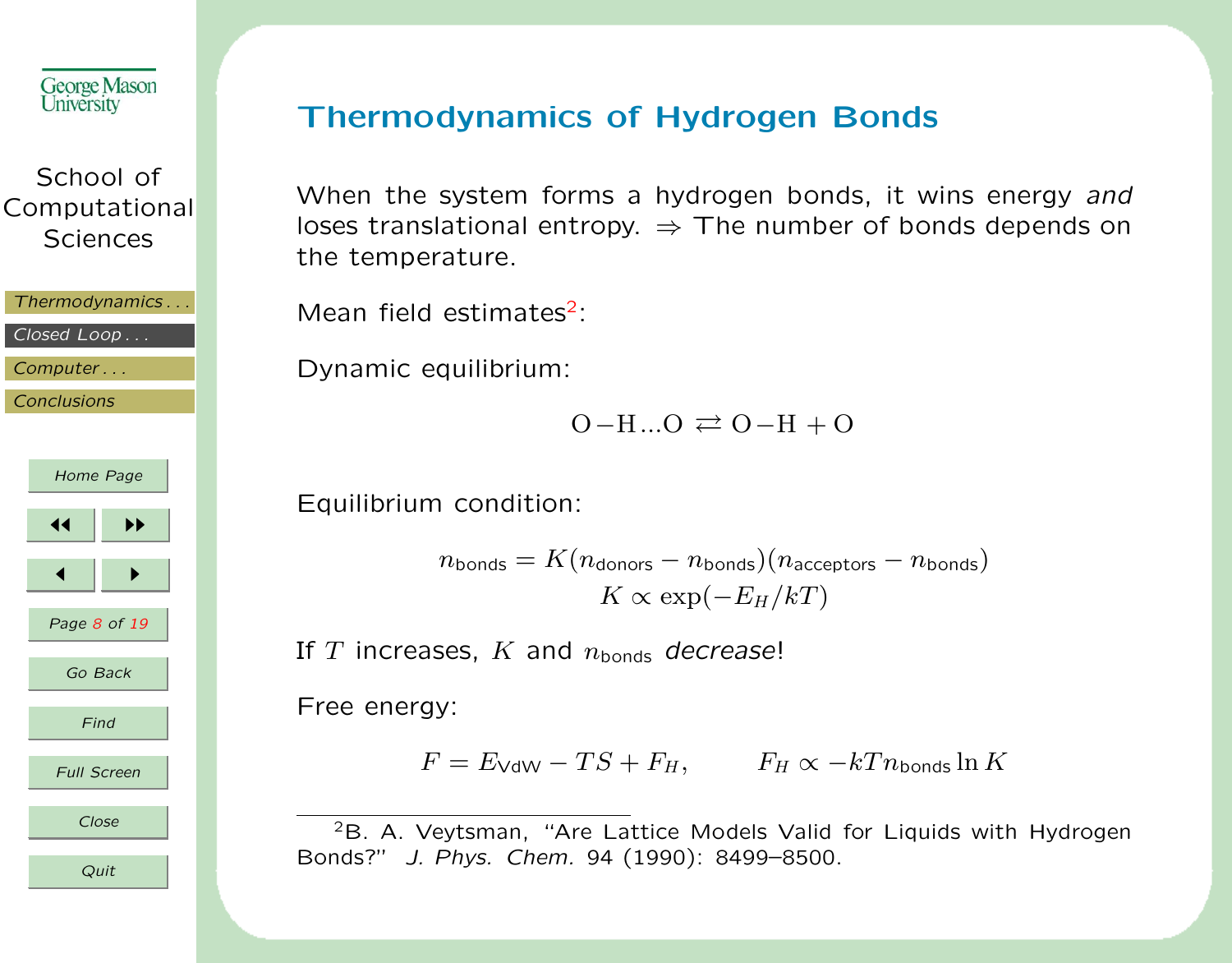

| Thermodynamics |
|----------------|
| Closed Loop    |
| Computer       |
| Conclusions    |
|                |
|                |

| Home Page          |
|--------------------|
| ▶▶<br>◀◀           |
| ▶                  |
| Page 9 of 19       |
| Go Back            |
| Find               |
| <b>Full Screen</b> |
| Close              |
| Quit               |

#### Hydrogen Bonds and Mixing

Suppose that A and B want to make hydrogen bonds between each other.  $\Rightarrow$   $F_H$  favors mixing.

- 1. High temperatures.  $-TS$  dominates. Mixing.
- 2. Lower temperatures.  $E_{\text{VdW}}$  dominates. Not many hydrogen bonds. Demixing.
- 3. Even lower temperatures. Many hydrogen bonds.  $F_H TS$ dominates. Mixing again.
- 4. Even lower temperatures. Mixing or demixing depending on  $E_H$  and  $E_{\text{VdW}}$ .

We reproduced closed loop phase digram!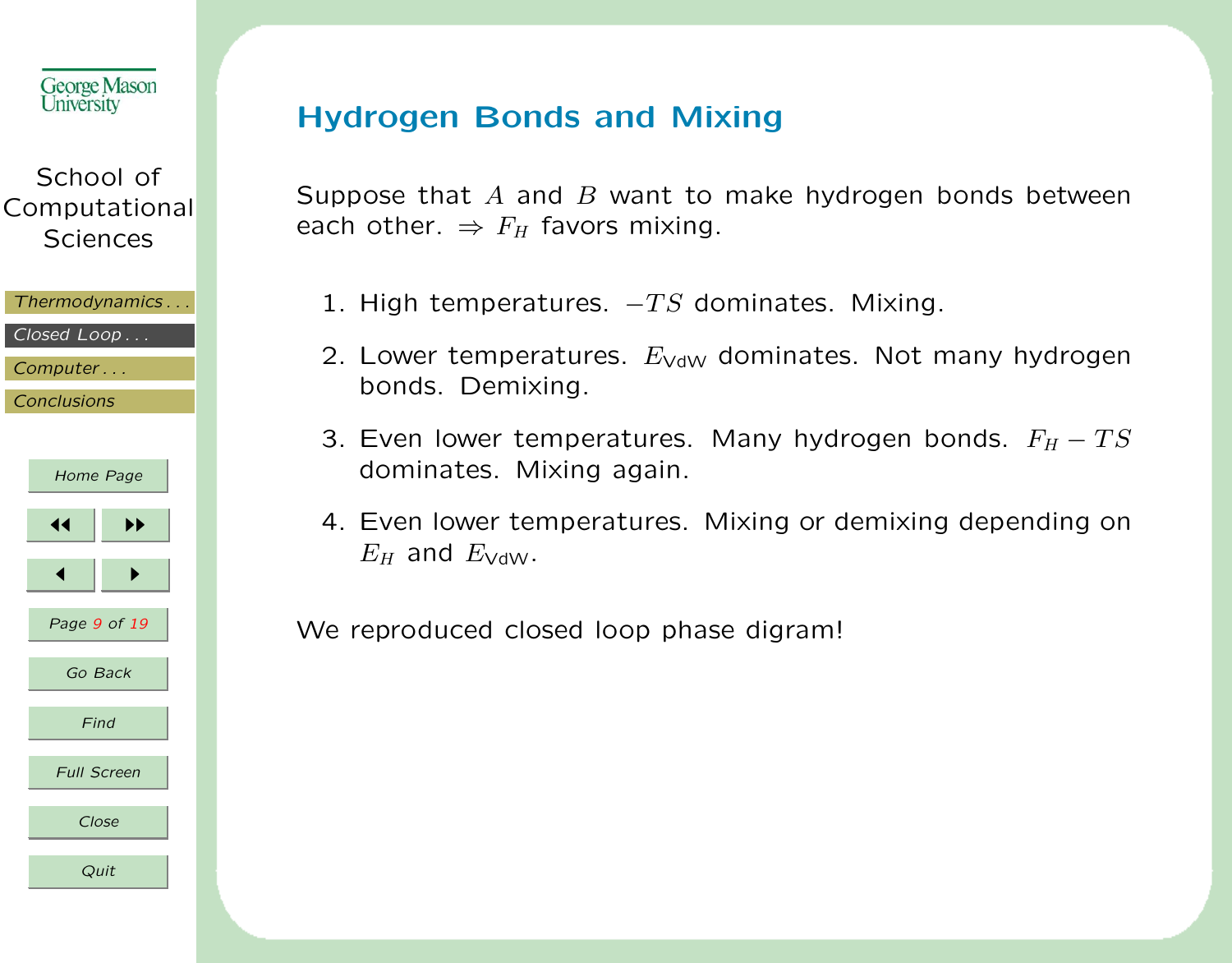<span id="page-9-0"></span>

| Thermodynamics |
|----------------|
| Closed Loop    |
| Computer       |

**[Conclusions](#page-17-0)** 



# 3. Computer Simulations

#### Goals

We have a theory for closed loop phase diagrams caused by hydrogen bonds.

- 1. Verify the theory on a computer experiment
- 2. Look at the structure of the mixture

Since we understand what is going on, we can use a very simple (even simplistic) model.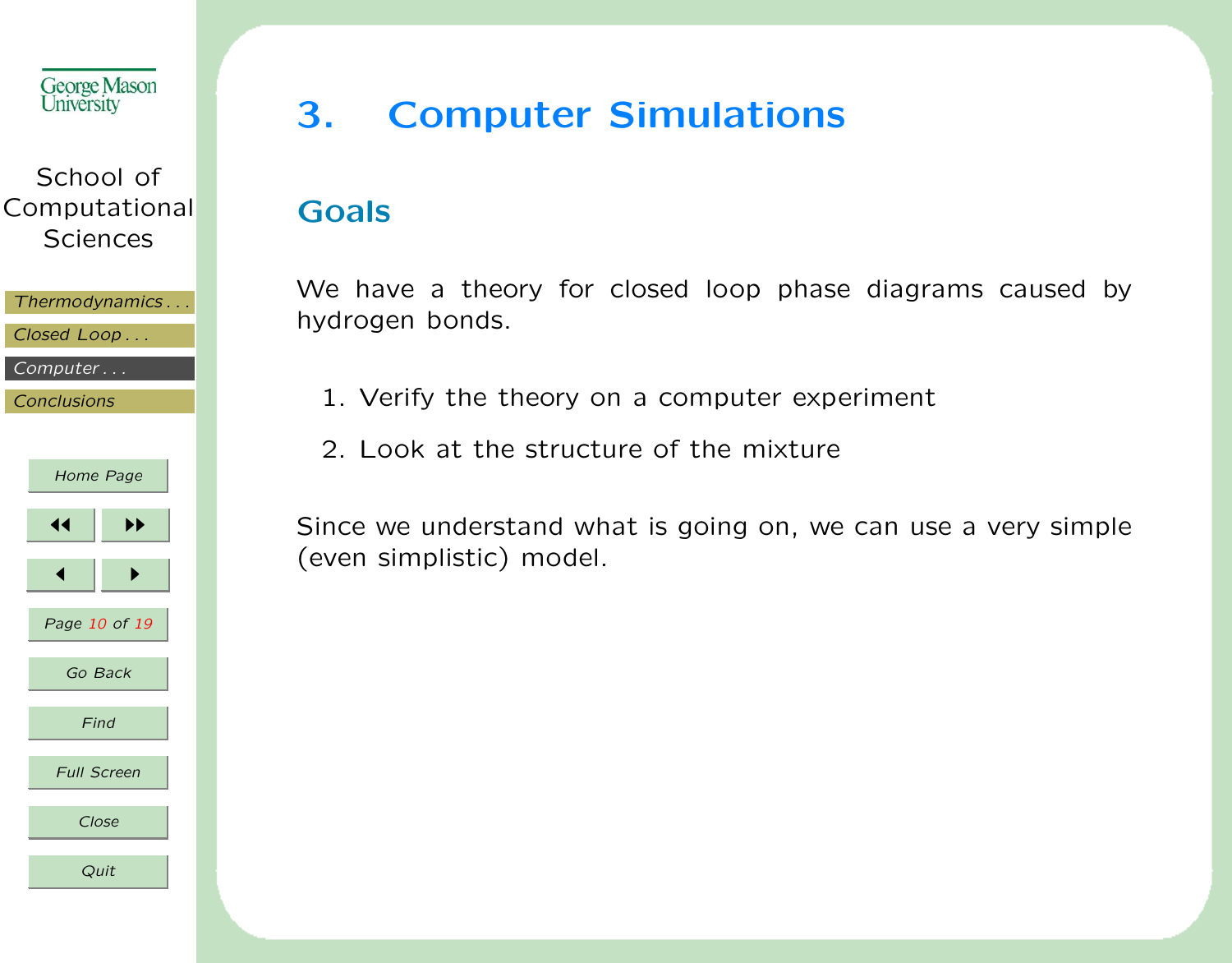

| Thermodynamics |
|----------------|
| Closed Loop    |

[Computer . . .](#page-9-0)

**[Conclusions](#page-17-0)** 

| Home Page          |               |
|--------------------|---------------|
| ◀◀                 | ▶▶            |
|                    | ь             |
|                    | Page 11 of 19 |
|                    | Go Back       |
|                    | Find          |
| <b>Full Screen</b> |               |
|                    | Close         |
|                    | Quit          |

### Lattice Model

A simple lattice model of binary hydrogen-bonded solution<sup>3</sup>.

- 1. Simple cubic lattice.
- 2. In each cell either an  $A$  or a  $B$  (no holes).
- 3. Molecules attract neighbors;  $AB < AA = BB$ .
- 4. Molecules can form hydrogen bonds (one donor and one acceptor).  $K_{AB} > K_{AA} = K_{BB}$ .



<sup>3</sup>Michael Kotelyanskii, Boris Veytsman, and Sanat K. Kumar, "Phase Behavior of Associating Liquid Mixtures," Phys. Rev. E 58/1 (1998): R12-R15.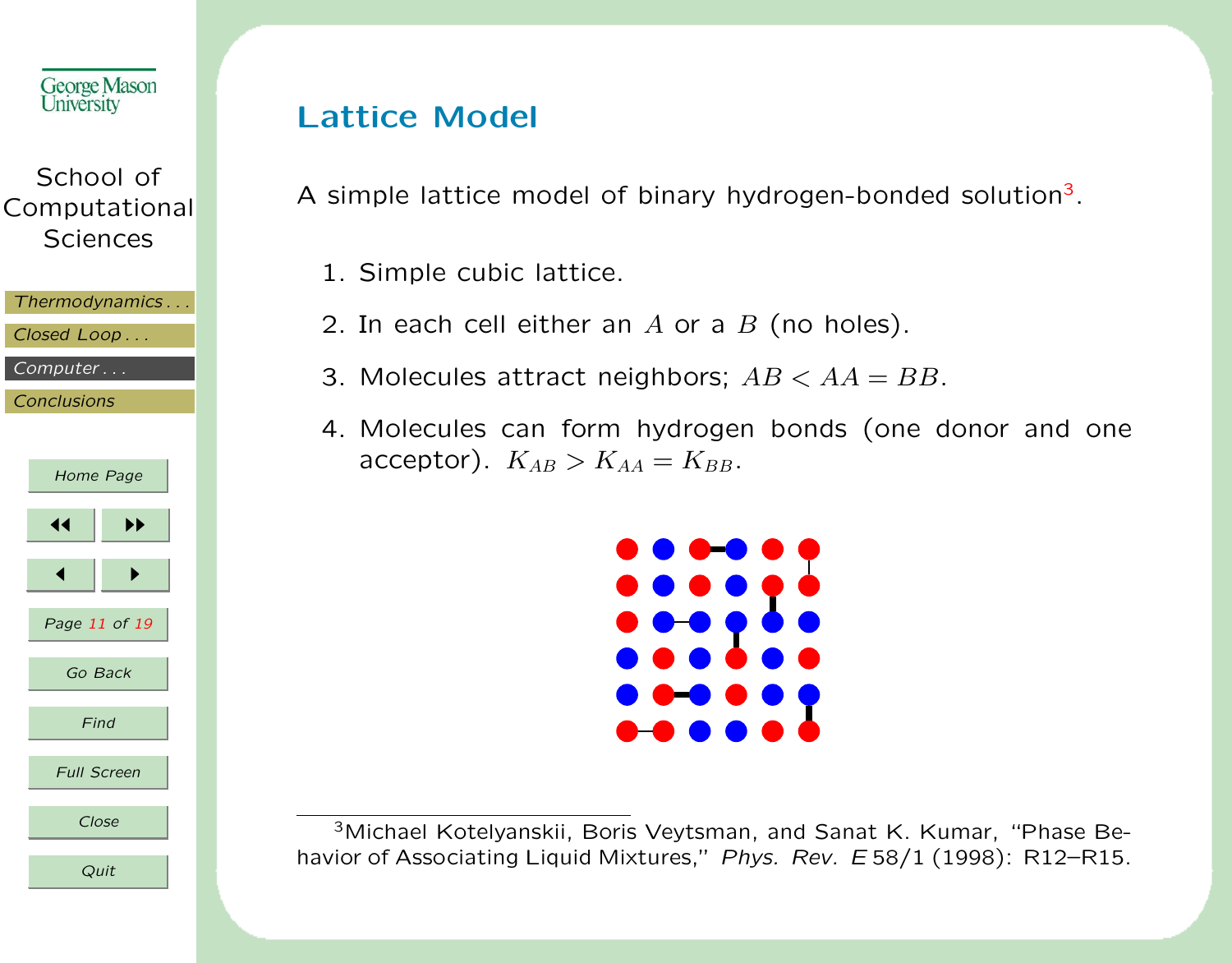| George Mason<br>University                    |                                               |                |  |  |
|-----------------------------------------------|-----------------------------------------------|----------------|--|--|
| School of<br>Computational<br><b>Sciences</b> |                                               |                |  |  |
|                                               | Closed Loop<br>Computer<br><b>Conclusions</b> | Thermodynamics |  |  |
|                                               | Home Page                                     |                |  |  |
|                                               | 14                                            | ▸▶             |  |  |
|                                               |                                               | ь              |  |  |
|                                               | Page 12 of 19                                 |                |  |  |
|                                               | Go Back                                       |                |  |  |
| Find                                          |                                               |                |  |  |
|                                               | <b>Full Screen</b>                            |                |  |  |
|                                               | Close                                         |                |  |  |
|                                               | Quit                                          |                |  |  |

# Elementary Operations

- 1. Change  $A$  for  $B$  or  $B$  for  $A$
- 2. Create a bond or break a bond

The number of  $A$  or  $B$  is not constant. How do we control composition?

Introduce a penalty  $\mu$  for substituting B for A.

- 1.  $\mu = 0$  symmetric mixture
- 2.  $\mu > 0$  more A
- 3.  $\mu < 0$  more B

Probability for a step:

 $P \propto \exp(-\Delta E/kT + \mu \Delta N_A/kT)$ 

This is a  $\mu PT$  ensemble.  $\mu$  is the chemical potential<sup>4</sup>.

<sup>4</sup>Actually, the difference between  $\mu_A$  and  $\mu_B$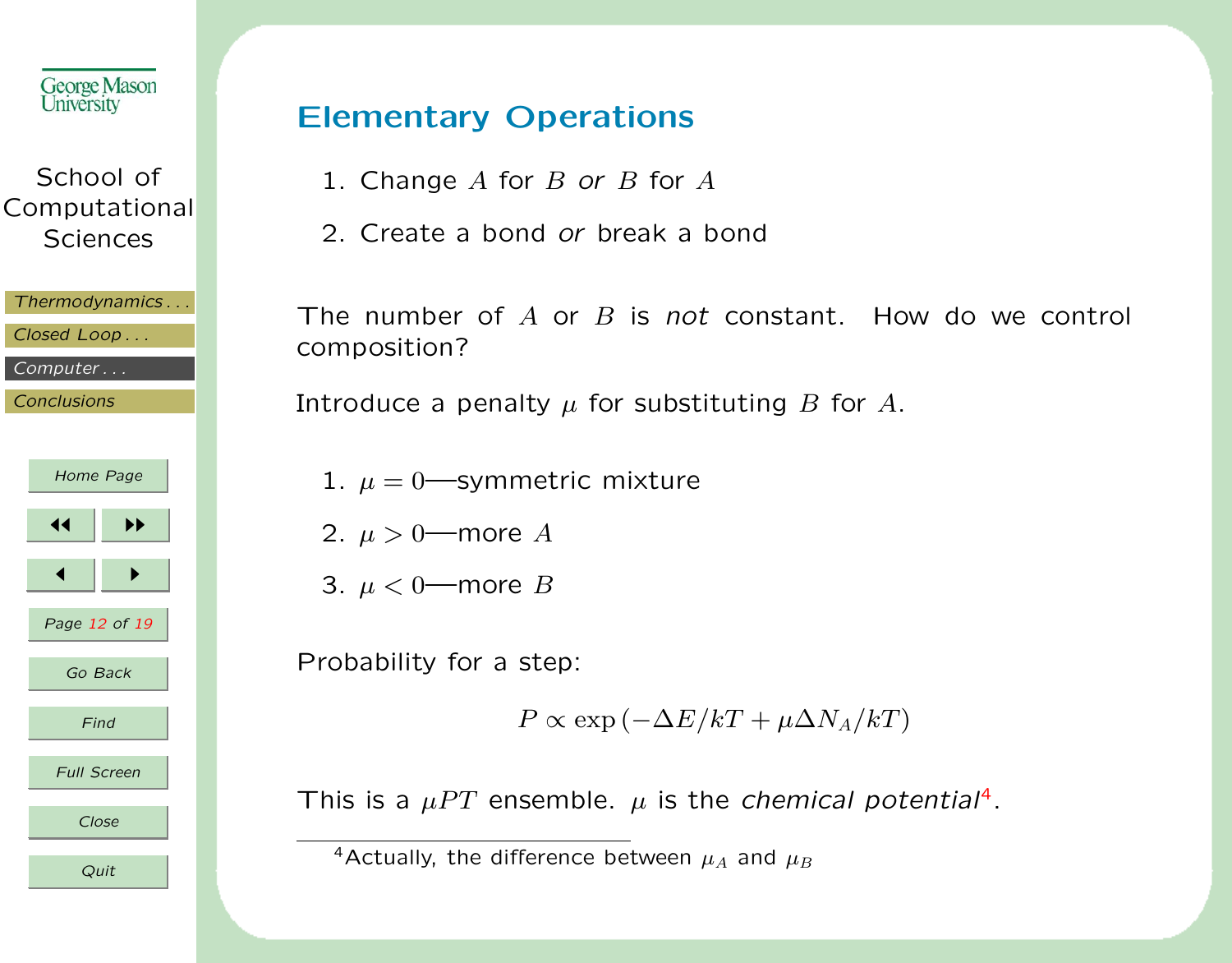

### Phase Transitions in  $\mu PT$  Ensemble

Phase equilibrium between  $c_1$  and  $c_2$ :

Let us plot  $c(\mu)$ :

 $\mu(c_1) = \mu(c_2)$ 

c  $\star \mu$ One phase c  $\rightarrow \mu$  $c_1$  $c<sub>2</sub>$ Phase separation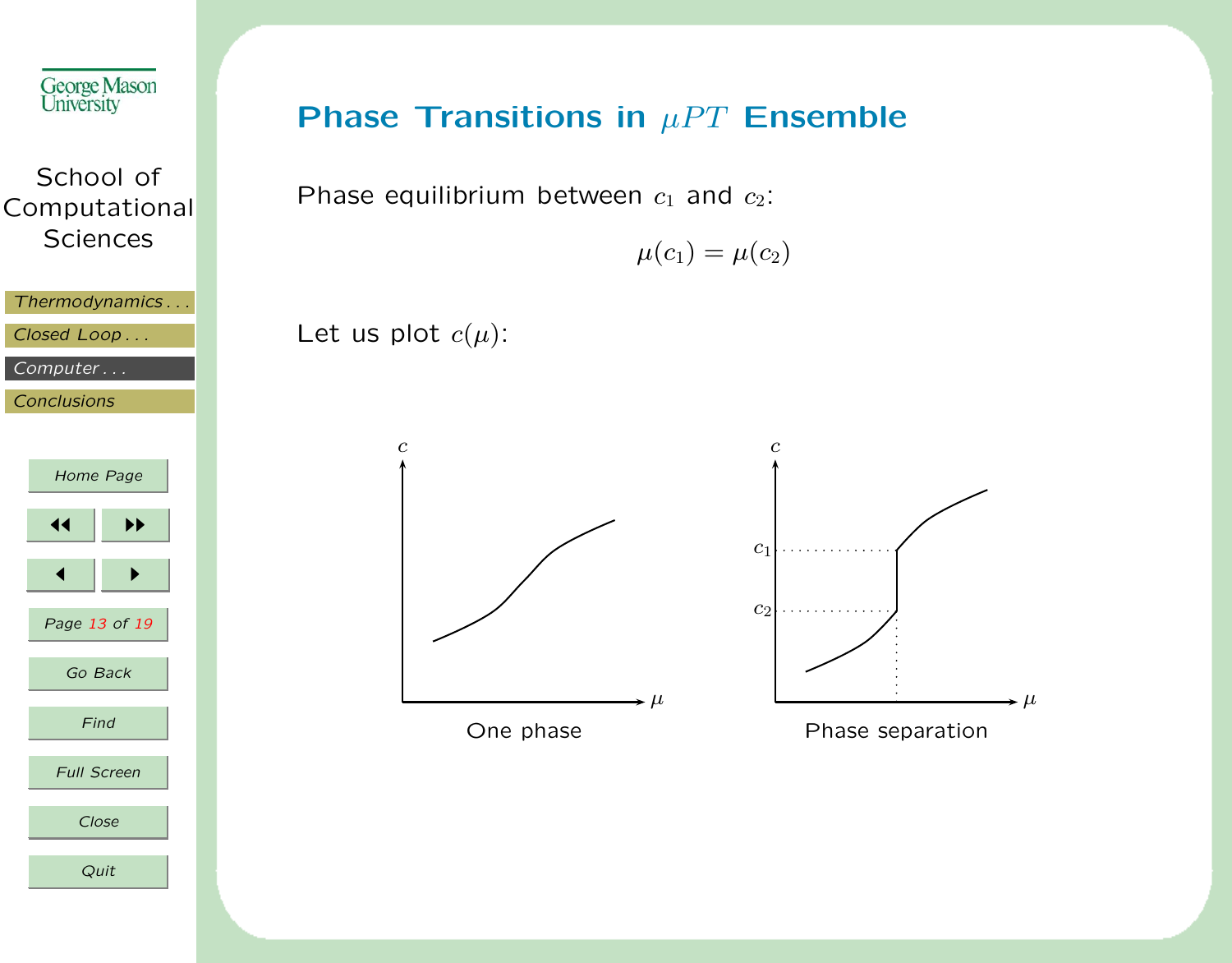

| Thermodynamics |  |
|----------------|--|
|                |  |

Closed Loop ...

[Computer . . .](#page-9-0)

**[Conclusions](#page-17-0)** 



### Phase Transition in Symmetric System

Our system: symmetry for substitution  $A \leftrightarrow B$ . Therefore

$$
c(-\mu) = 1 - c(\mu)
$$

Consequences:

- 1. Phase transition at  $\mu = 0$
- 2. Phase coexistence between  $c_u$  and  $c_l = 1 c_u$

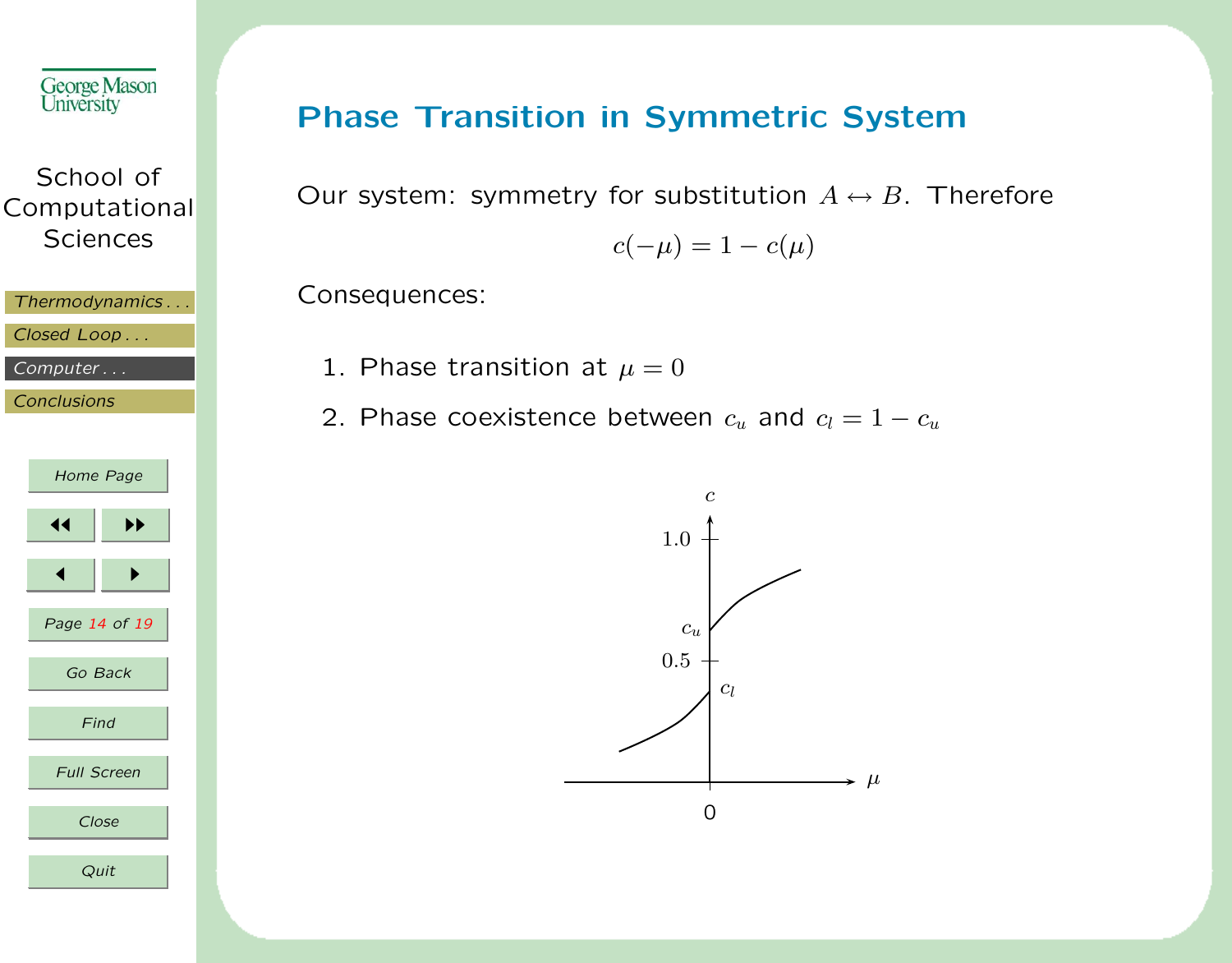

[Closed Loop . . .](#page-5-0)

[Computer . . .](#page-9-0)

**[Conclusions](#page-17-0)** 

| Home Page          |               |
|--------------------|---------------|
| ◀◀                 | ▶▶            |
| ◀                  | ▶             |
|                    | Page 15 of 19 |
| Go Back            |               |
| Find               |               |
| <b>Full Screen</b> |               |
| Close              |               |
| Quit               |               |

### Recipe for Phase Diagram

- 1. Equilibrate the system for several values of  $\mu > 0$
- 2. Determine

$$
c_u = \lim_{\mu \to +0} c(\mu)
$$

3. If  $c_u = 1/2$ —one phase

4. If  $c_u > 1/2$ —phase coexistence between  $c_u$  and  $c_l = 1 - c_u$ .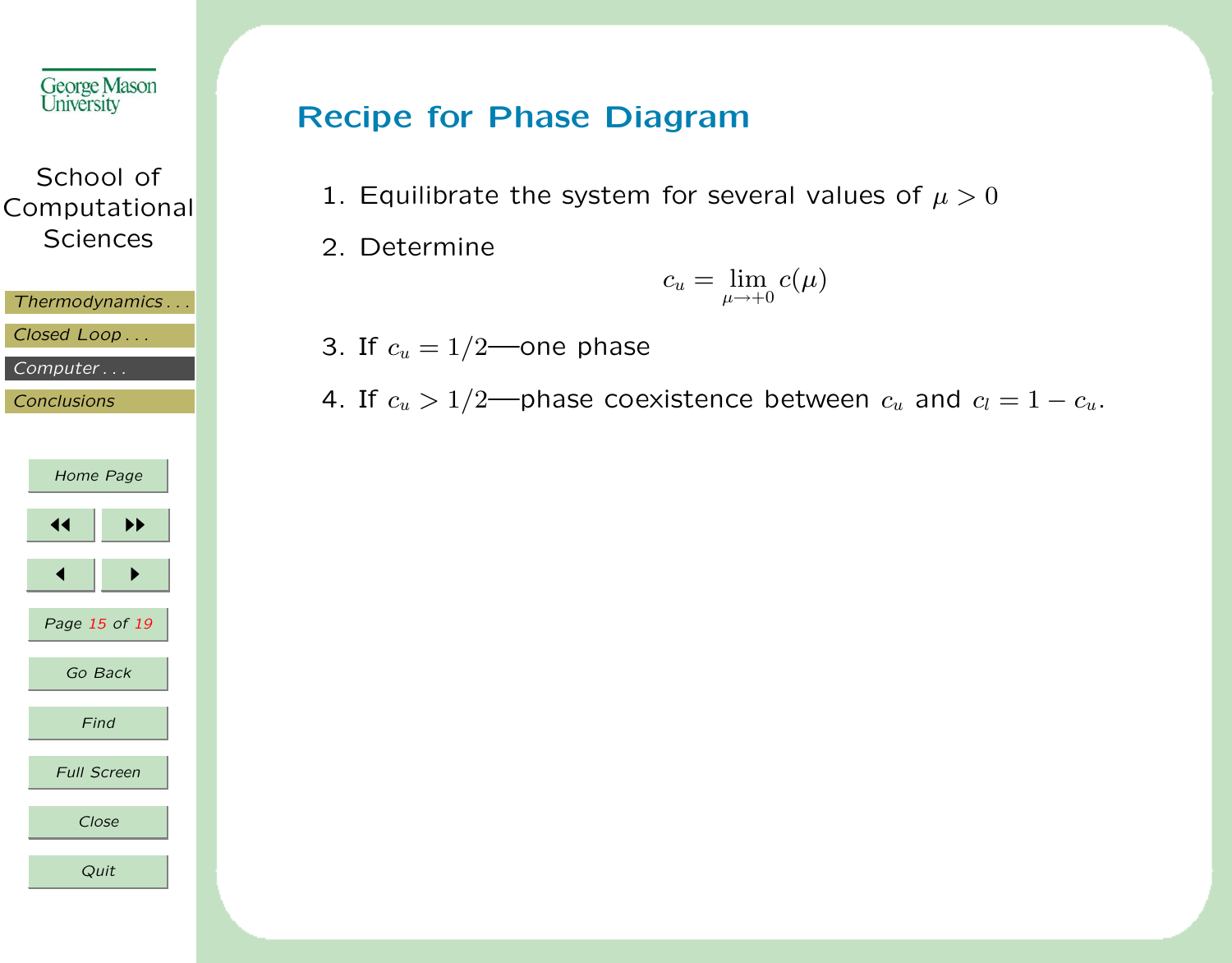



#### Results

#### Phase Diagram



Good agreement between theory and simulations. But at low  $T$ we see three phases, not two!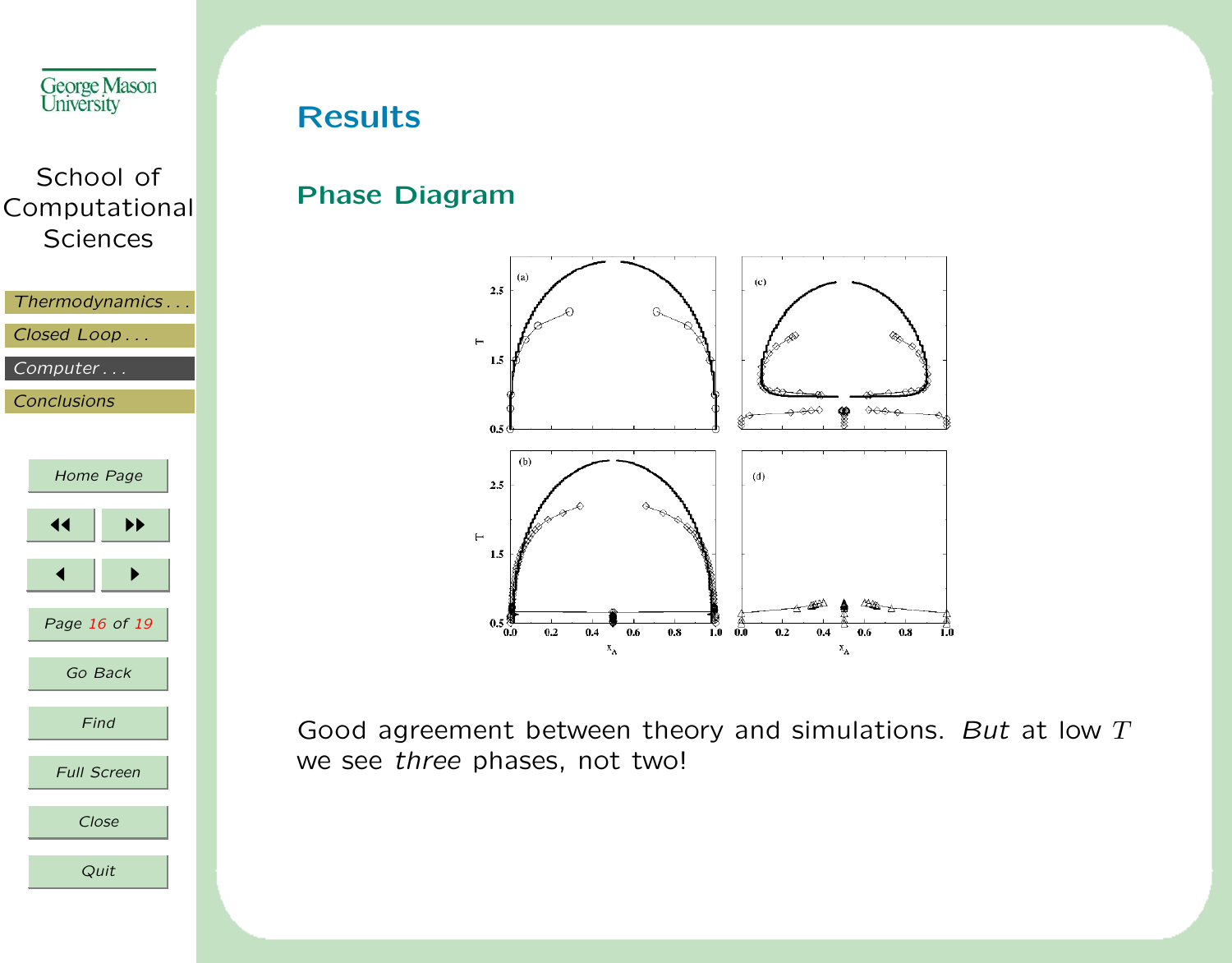



This looks like a liquid crystal. Lattice model artifact—or a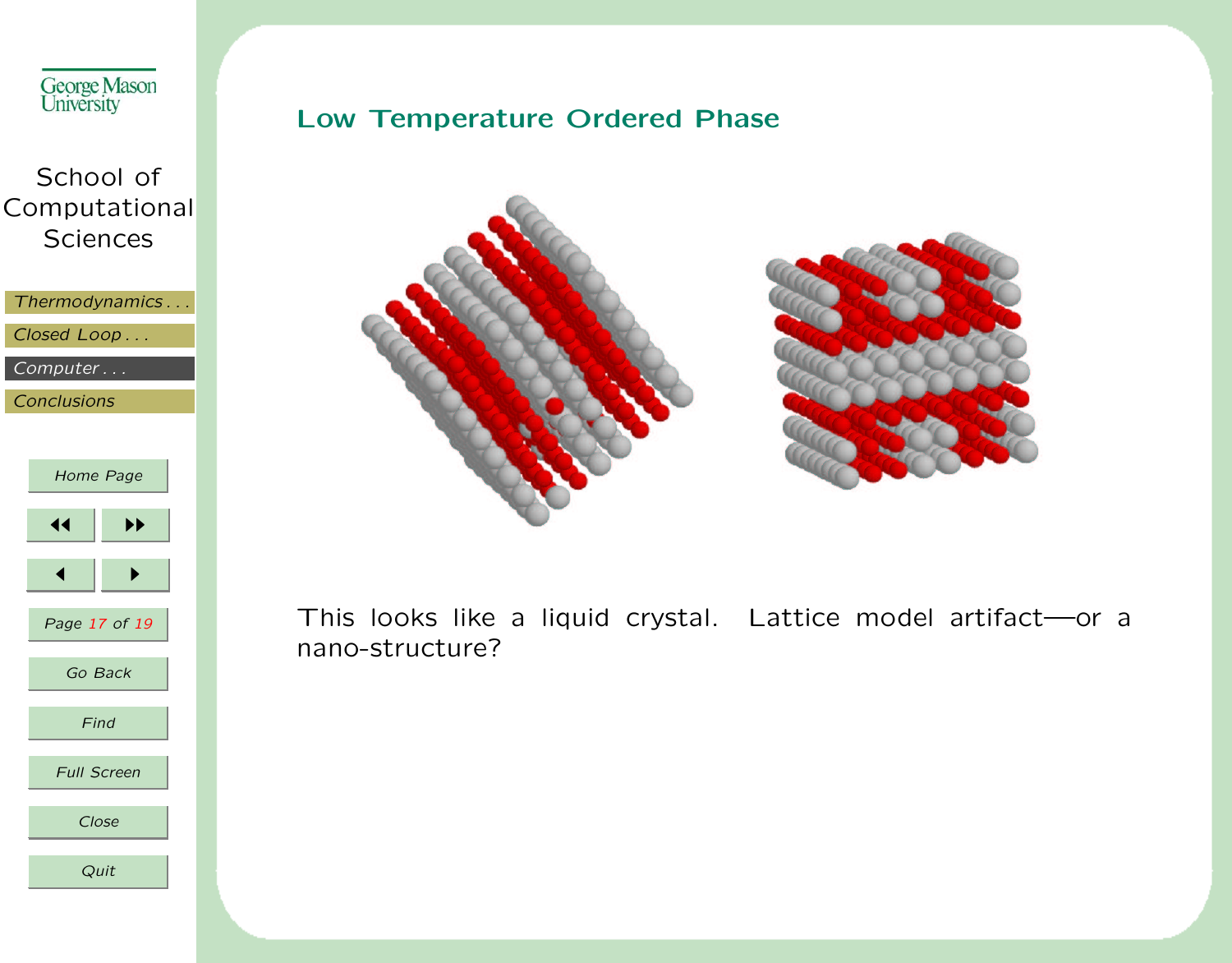<span id="page-17-0"></span>

| Thermodynamics |  |  |
|----------------|--|--|
|                |  |  |
| Closed Loop    |  |  |

[Computer . . .](#page-9-0)

Conclusions

| Home Page          |    |  |
|--------------------|----|--|
| ◀◀                 | ▶▶ |  |
|                    |    |  |
| Page 18 of 19      |    |  |
| Go Back            |    |  |
| Find               |    |  |
| <b>Full Screen</b> |    |  |
| Close              |    |  |
| Quit               |    |  |

# 4. Conclusions

- 1. Hydrogen bonds cause rich and interesting phase diagram.
- 2. Combination of statistical physics and simulations is a powerful tool.
- 3. There is much to discover about ordered hydrogen-bonded structures.